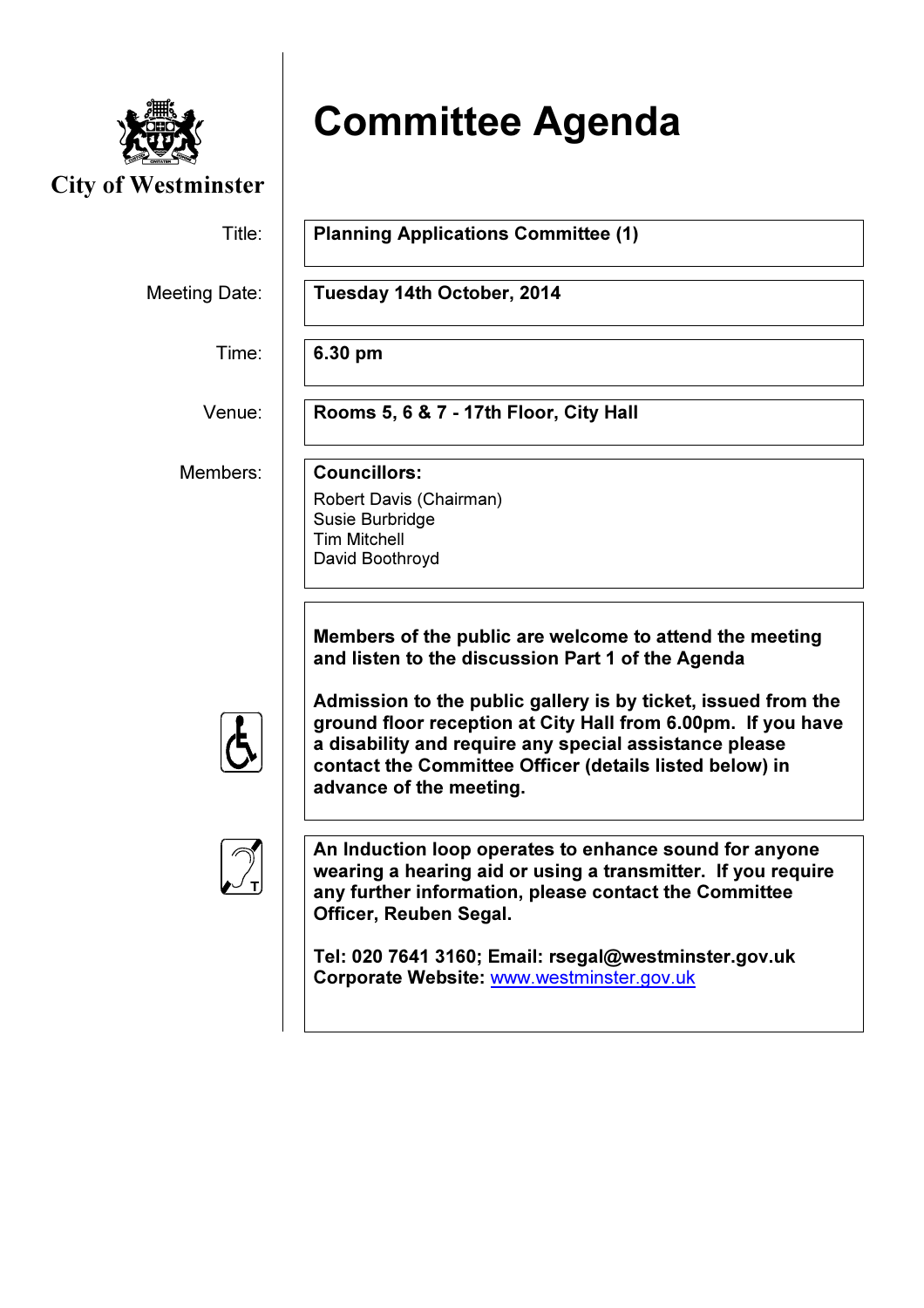Note for Members: Members are reminded that Officer contacts are shown at the end of each report and Members are welcome to raise questions in advance of the meeting. With regard to item 2, guidance on declarations of interests is included in the Code of Governance; if Members and Officers have any particular questions they should contact the Head of Legal & Democratic Services in advance of the meeting please.

## AGENDA

### PART 1 (IN PUBLIC)

#### 1. MEMBERSHIP

To note any changes to the membership.

#### 2. DECLARATIONS OF INTEREST

 To receive declarations by members and officers of the existence and nature of any personal or prejudicial interests in matters on this agenda.

#### 3. MINUTES

 To sign the minutes of the last meeting as a correct record of proceedings.

#### 4. PLANNING APPLICATIONS

Applications for decision

#### Schedule of Applications

| $\mathbf 1$ . | <b>1.DEVELOPMENT SITE AT 8-10 GRAFTON STREET</b><br>AND 22-24 BRUTON LANE, W1 | (Pages 7 - 86)       |
|---------------|-------------------------------------------------------------------------------|----------------------|
|               | 2.12-13 BRUTON STREET, W1                                                     |                      |
| 2.            | 25-33 BERNERS STREET, W1                                                      | (Pages 87 -<br>128)  |
| 3.            | 50-57 NEWMAN STREET W1                                                        | (Pages 129 -<br>154) |
| 4.            | <b>WESTMINSTER COLLEGE, CASTLE LANE, SW1</b>                                  | (Pages 155 -<br>208) |
| 5.            | <b>1 CHADWICK STREET AND 2 MONCK STREET, SW1</b>                              | (Pages 209 -<br>246) |
| 6.            | <b>2 MONCK STREET, SW1</b>                                                    | (Pages 247 -<br>288) |